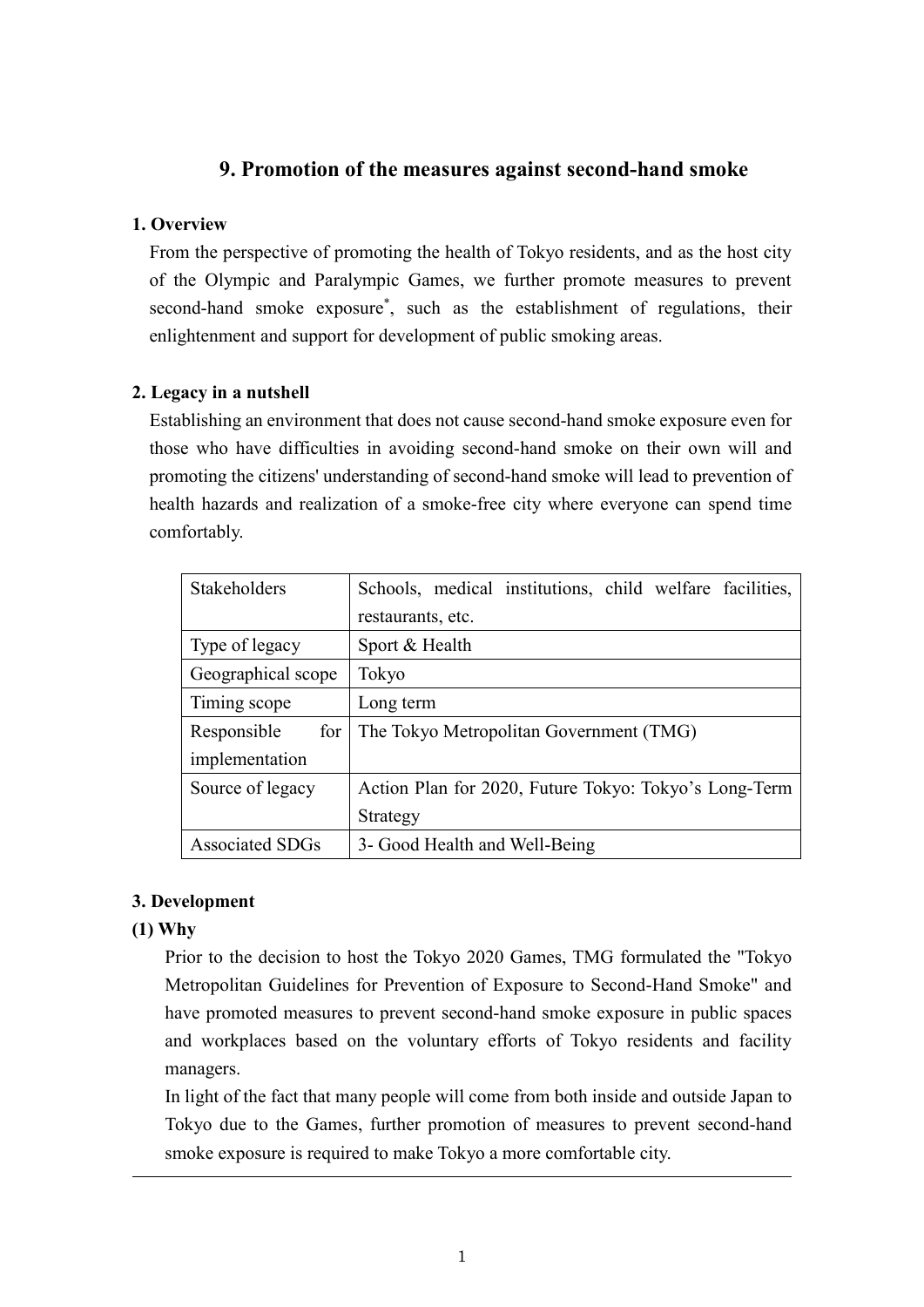# **(2) When**

| FY2014 | The "Panel to Study Measures for Prevention of Exposure to Second-              |  |  |
|--------|---------------------------------------------------------------------------------|--|--|
|        | Hand Smoke" started                                                             |  |  |
|        | *Established to examine measures to prevent second-hand smoke exposure in       |  |  |
|        | Tokyo from a professional perspective                                           |  |  |
| FY2017 | The "Tokyo Metropolitan Ordinance for Protecting Children From                  |  |  |
|        | Second-Hand Smoke" was formulated                                               |  |  |
|        | *This stipulates the responsibilities of the citizens such as developing an     |  |  |
|        | environment for protecting children's life and health from the negative effects |  |  |
|        | of second-hand smoke and striving to prevent children from second-hand          |  |  |
|        | smoke exposure in any place                                                     |  |  |
| FY2018 | The "Tokyo Metropolitan Ordinance to Prevent Exposure to Second-                |  |  |
|        | Hand Smoke" was formulated                                                      |  |  |
|        | *The outline of the ordinance is as described in "3. (4)How"                    |  |  |
|        | Activities such as enlightenment of and consultation from Tokyo                 |  |  |
|        | residents and facility managers started prior to the enforcement of the         |  |  |
|        | "Tokyo Metropolitan Ordinance to Prevent Exposure to Second-                    |  |  |
|        | Hand Smoke"                                                                     |  |  |
|        | Partial enforcement of the "Tokyo Metropolitan Ordinance to Prevent             |  |  |
|        | Exposure to Second-Hand Smoke" (the enforced items are as below)                |  |  |
|        | • Purpose of the ordinance                                                      |  |  |
|        | · Responsibilities of TMG, Tokyo residents, and guardians                       |  |  |
|        | • Cooperation of related parties                                                |  |  |
|        | • Duty of consideration when smoking                                            |  |  |
|        | • Definitions of "tobacco", "smoking", and "second-hand smoke                   |  |  |
|        | exposure"                                                                       |  |  |
|        | • Provisions to apply the related acts when the acts are enforced               |  |  |
| FY2019 | Revision of the "Tokyo Metropolitan Ordinance to Prevent Exposure               |  |  |
|        | to Second-Hand Smoke"                                                           |  |  |
|        | • Sorted out the overlapping parts of the revised Health Promotion              |  |  |
|        | Act                                                                             |  |  |
|        | Partial enforcement of the "Tokyo Metropolitan Ordinance to Prevent             |  |  |
|        | Exposure to Second-Hand Smoke" (the enforced items are as below)                |  |  |
|        | • In kindergartens, nursery schools, elementary / middle / high                 |  |  |
|        |                                                                                 |  |  |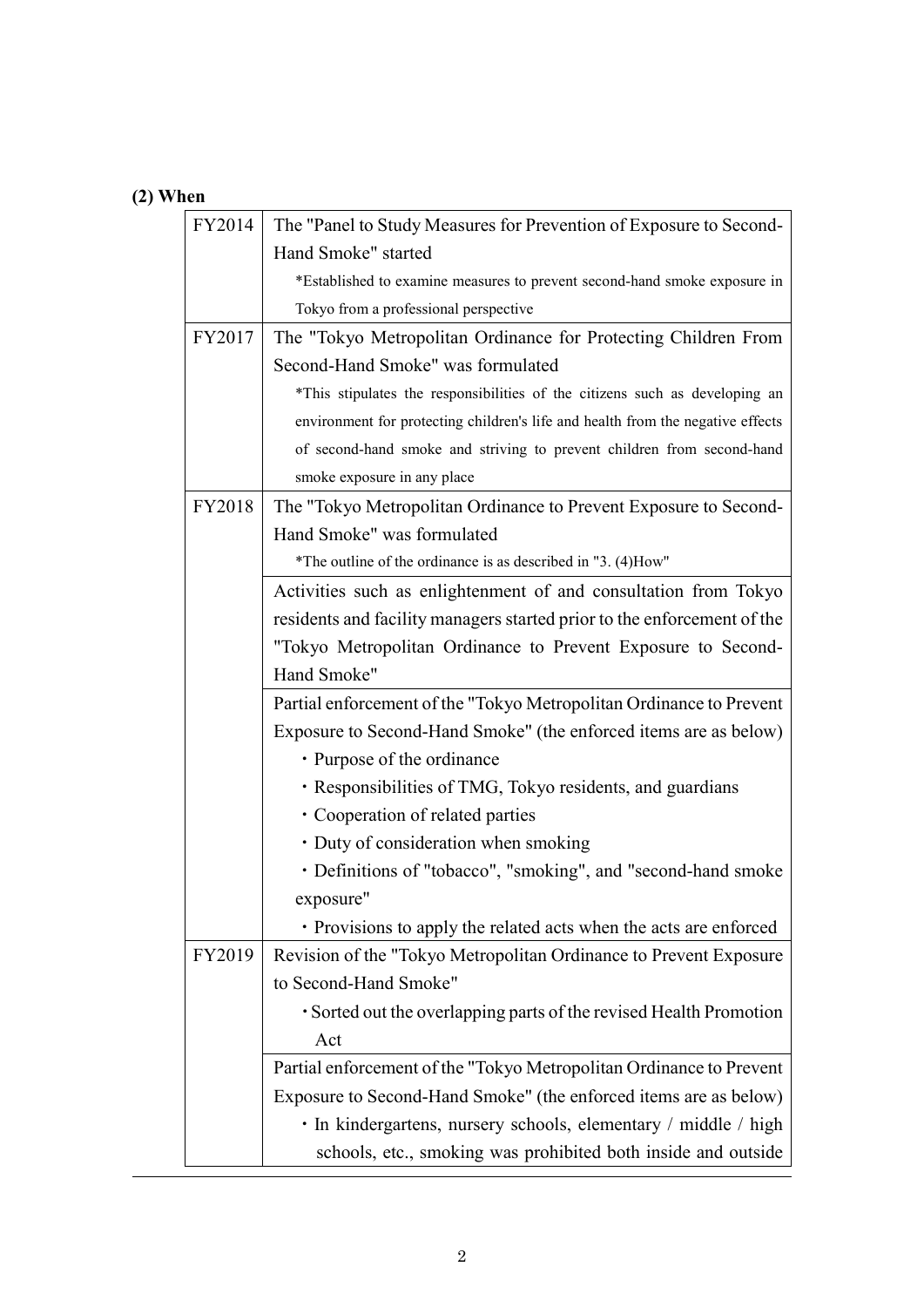|        | of buildings on the premises (endeavors obligation)                 |  |  |
|--------|---------------------------------------------------------------------|--|--|
|        | • At restaurants, it was mandatory to indicate whether or not there |  |  |
|        | is a smoking area                                                   |  |  |
| FY2020 | Full enforcement of the "Tokyo Metropolitan Ordinance to Prevent    |  |  |
|        | Exposure to Second-Hand Smoke"                                      |  |  |

#### **(3) Who**

TMG

#### **(4) How**

- For smooth enforcement of the "Tokyo Metropolitan Ordinance to Prevent Exposure to Second-Hand Smoke", we publicize the new system to Tokyo residents and companies, respond to inquiries through consultation counters and chatbots\*, etc., post assistants at Tokyo's health centers, and support the development of public smoking areas by municipalities.
- $\circ$  Targeting Tokyo residents and visitors to Tokyo, dissemination and enlightenment are conducted by posters, leaflets, videos, etc. regarding the meaning, purpose, and contents of the ordinance.
- We dispatch advisors to establish smoking rooms of facilities such as restaurants.
- $\circlearrowright$  We provide support for the establishment of smoking rooms of facilities such as restaurants.
- $\circlearrowright$  We create and distribute signs (stickers) to be posted on facilities when prohibiting smoking and establishing smoking rooms.
- $\circ$  Targeting elementary / junior high / high school students, we carry out a poster contest for prevention of smoking by minors.
- $\bigcirc$  We disseminate information using SNSs\*.

[1] Strengthening of Policies to Realize the "Three Cities" (FY2019) (TMG)

<Official symbol mark for promotion of measures to prevent second-hand smoke exposure>[1]



<Explainer video about measures to prevent second-hand smoke exposure>[2]



 $\leq$ Signage design example $>$ [3]



<sup>[2]</sup> Future Tokyo: Tokyo's Long-Term Strategy (TMG)

<sup>[3]</sup> Future Tokyo: Tokyo's Long-Term Strategic Vision (TMG)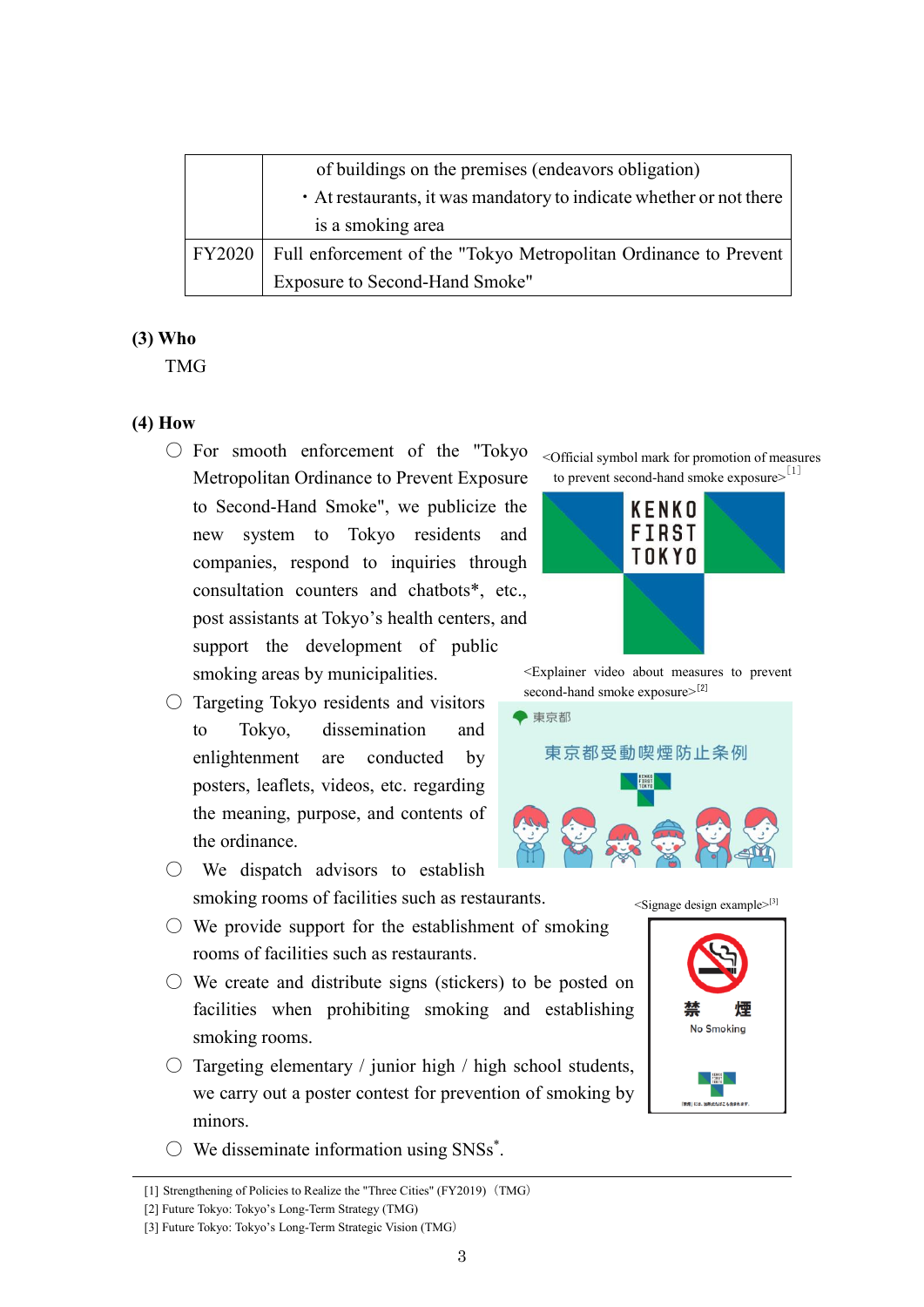- In order to disseminate the correct knowledge about the negative effects of smoking and second-hand smoke on health, we distribute supplementary teaching materials for non-smoking education for elementary/ junior high / high school students to each school.
- $\circ$  Materials to raise awareness will be prepared and distributed at parenting classes and other occasions to disseminate accurate knowledge about the negative impacts of smoking and second-hand smoking on the health of pregnant women, fetuses and others.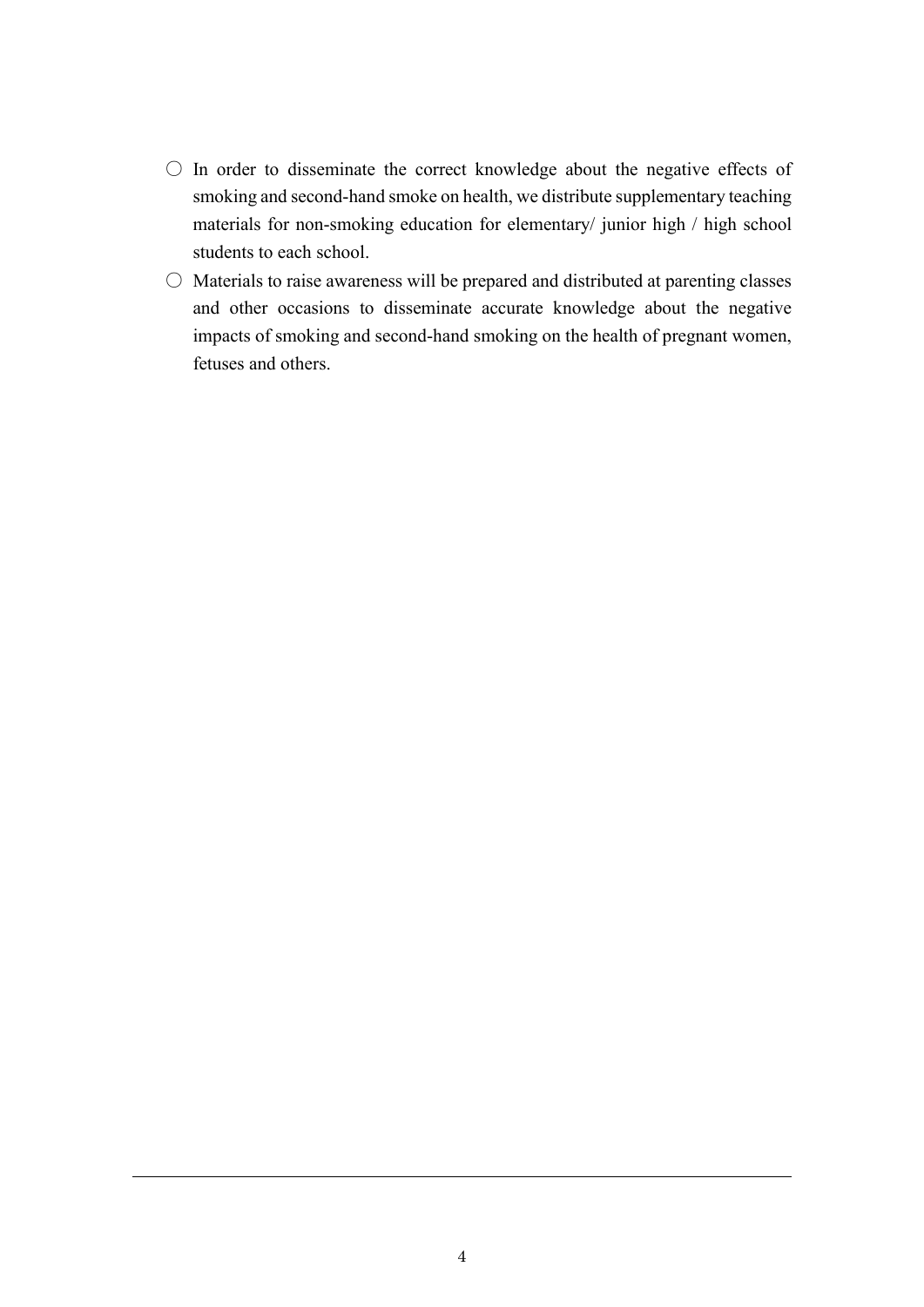# **[Outline of the Revised Health Promotion Act / Tokyo Metropolitan Ordinance to Prevent Exposure to Second-Hand Smoke]**

○ **The responsibilities of TMG, Tokyo residents, and guardians are prescribed** …★

 **Responsibilities of TMG:** Formulate and implement comprehensive measures related to developing an environment to prevent the negative effects of second-hand smoke on citizens' health, etc.

 **Responsibilities of Tokyo residents:** Try not to cause second-hand smoke exposure to others, etc.

 **Responsibilities of guardians:** Endeavor to prevent negative effects of second-hand smoke on the health of children under 20 years of age who need to be supervised and protected in any place

○ **Prohibition of smoking in facilities utilized by many people**

List of types of facilities subject to the regulations

| Class 1<br>facilities.<br>etc. | Types of facilities                                                                                                                                                                                    | Regulations in the Tokyo Metropolitan Ordinance                                                                                                  |  |
|--------------------------------|--------------------------------------------------------------------------------------------------------------------------------------------------------------------------------------------------------|--------------------------------------------------------------------------------------------------------------------------------------------------|--|
|                                | Nursery school, kindergarten,<br>Elementary school, junior high scool,<br>senior high school                                                                                                           | No smoking on site<br>(Smoking area cannot be placed outdoors *endeavors)                                                                        |  |
|                                | University                                                                                                                                                                                             | obligation)                                                                                                                                      |  |
|                                | Medical institution                                                                                                                                                                                    | No smoking on site                                                                                                                               |  |
|                                | Child welfare facility                                                                                                                                                                                 | (smoking area can be placed outdoors)                                                                                                            |  |
|                                | Government agency                                                                                                                                                                                      |                                                                                                                                                  |  |
|                                | Bus, taxi, airplane                                                                                                                                                                                    | No smoking on board                                                                                                                              |  |
| Class 2<br>facilities.<br>etc. | Facilities utilized by many people<br>other than the above, etc.<br>E.G.) Office, factory, hotel, ryokan,<br>welfare facilities for elderly people,<br>exercise facility, ship,<br>railway, restaurant | In principle, no smoking indoors<br>(smoking is allowed only in exclusive smoking rooms)<br>and smoking rooms exlusively for designated tobacco) |  |
|                                | Existing small-<br>scale restaurants<br>with no employees                                                                                                                                              | Non smoking or smoking is selectable.<br>(= Specified eating and drinking facilities designated<br>by the Tokyo Metropolitan Government)         |  |

: TMG's proprietary provision…★

○ **Obligation to post a signage at smoking rooms and facilities equipped with smoking rooms**

○ **Obligation to post no-smoking signage at restaurants** …★

○ **Administrative sanctions and penalties**

**[**★**: Items based on Tokyo Metropolitan Ordinance]**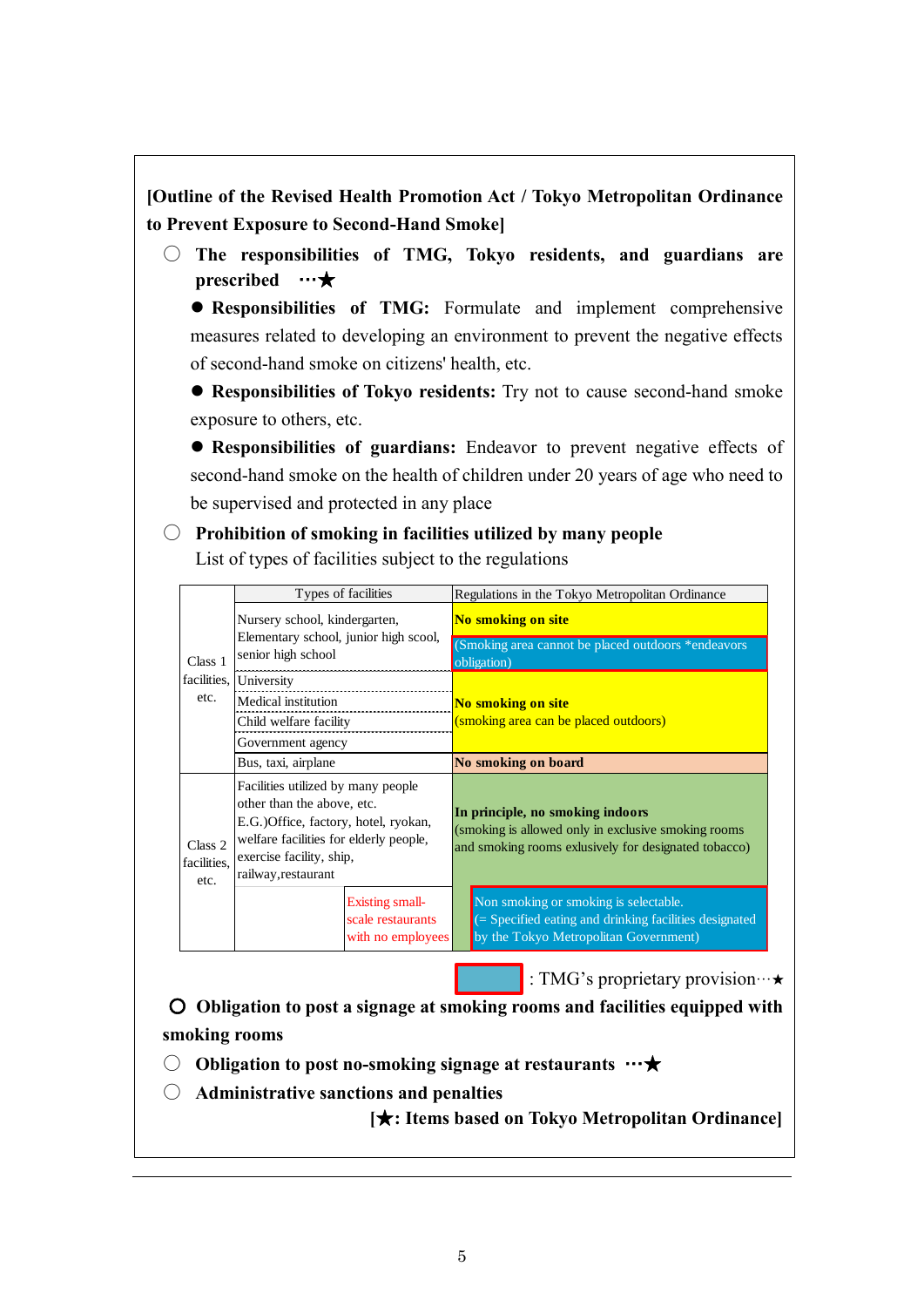### **(5) Benefits**

As a result of the enforcement of the Tokyo Metropolitan Ordinance to Prevent Exposure to Second-Hand Smoke and the promotion of the development of an environment where Tokyo residents can avoid second-hand smoke on their own will, the negative impacts on the citizens' health caused by second-hand smoke can be prevented, so that a city where everyone can spend time comfortably will be realized.

#### **4. Facts and figures**

| Promotion<br>of <sup>2</sup> | The Tokyo Metropolitan Ordinance to Prevent Exposure  |  |
|------------------------------|-------------------------------------------------------|--|
| measures to prevent          | to Second-Hand Smoke was established in June 2018     |  |
| second-hand smoke            | Partially enforced in January 2019                    |  |
| exposure                     | Enactment rules for the Ordinance were established in |  |
|                              | March 2019                                            |  |
|                              | The Ordinance and rules were revised in June 2019     |  |
|                              | The Ordinance was partially enforced in September     |  |
|                              | 2019                                                  |  |
|                              | The Ordinance was fully enforced in April 2020        |  |

\*Achievements as of April 2020

## **5. Explanation of Terms**

| Second-hand    | smoke | To be exposed to cigarette smoke, etc. generated   |
|----------------|-------|----------------------------------------------------|
| exposure       |       | by others or smoke, etc. contained in the breath   |
|                |       | of others who have the habit of smoking            |
| <b>Chathot</b> |       | A program that AI automatically answers to         |
|                |       | questions inputted on the network                  |
| <b>SNS</b>     |       | An abbreviation for Social Networking Service.     |
|                |       | A service that enables social networks to be built |
|                |       | on the web                                         |

## **6. References**

- ・Towards 2020 –Building the Legacy- (PR Edition)
- ・New Tokyo. New Tomorrow. –The Action Plan for 2020-
- ・Strengthening of Policies to Realize the "Three Cities" (FY2018)
- ・Strengthening of Policies to Realize the "Three Cities" (FY2019)
- ・Strengthening of Policies to Realize the "Three Cities" (FY2020)
- ・Future Tokyo: Tokyo's Long-Term Strategy